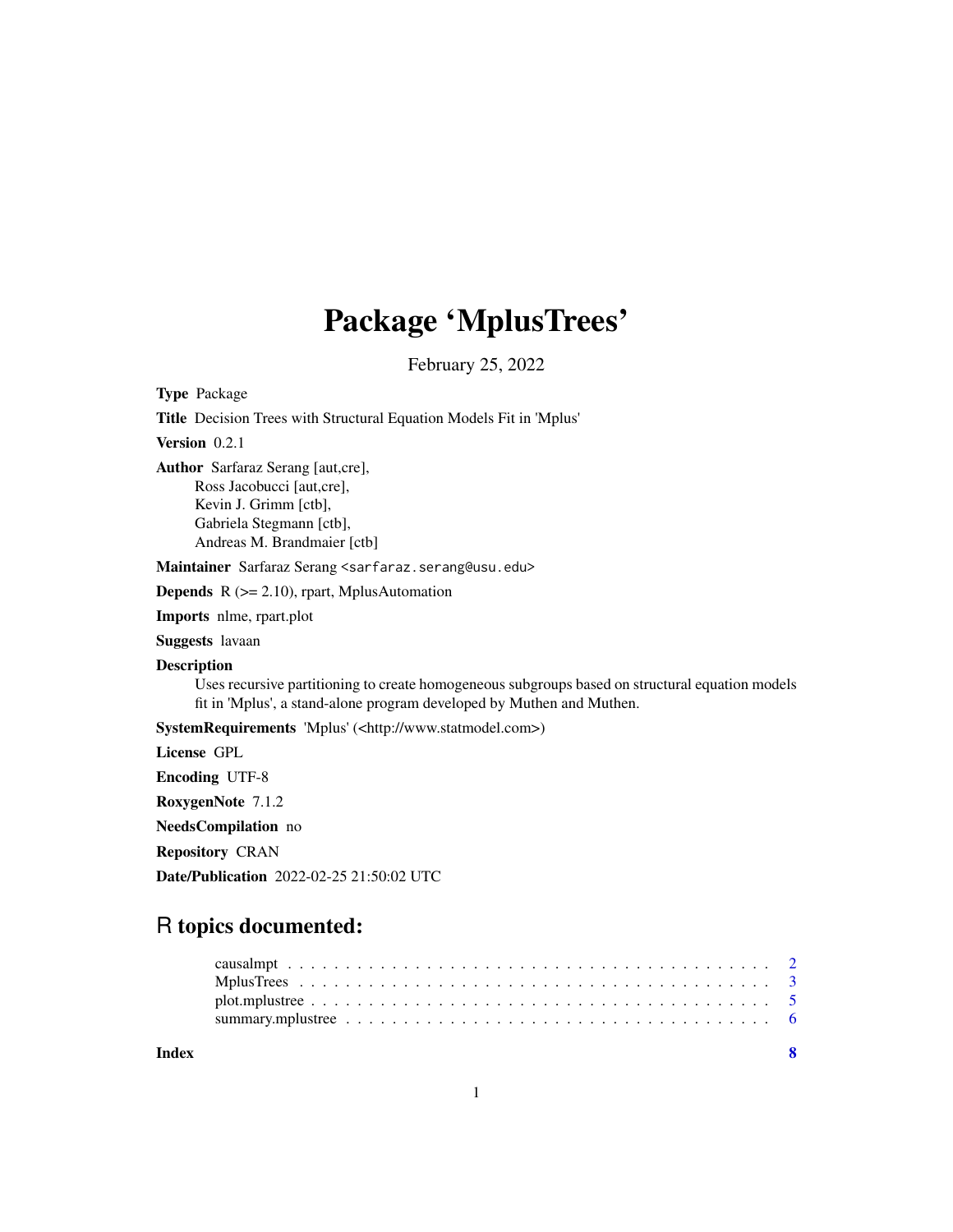<span id="page-1-0"></span>

#### Description

Uses M*plus* Trees to match on structural equation model parameters in matching subsample. Then estimates Conditional Average Treatment Effects (CATEs) in holdout estimation subsample.

#### Usage

```
causalmpt(
  script,
  data,
  rPartFormula,
  group = \simid,
  treat,
  outcome,
  est.samp = 0.2,
  ...
)
```
#### Arguments

| script       | An Mplus Automation script file                                              |
|--------------|------------------------------------------------------------------------------|
| data         | Dataset that is specified in the script                                      |
| rPartFormula | Formula of the form $\sim$ variable names                                    |
| group        | id variable. If not specified an id variable is created for each row         |
| treat        | Treatment variable                                                           |
| outcome      | Univariate outcome of interest (dependent variable in mean comparison tests) |
| est.samp     | Proportion of sample to be used as holdout sample (estimation subsample)     |
| $\cdot$      | Other arguments to MplusTrees for building Mplus Tree                        |

#### Details

See documentation for MplusTrees() for further information on tree building process. Takes terminal nodes from Mplus Tree and considers them "matched". Splits estimation subsample into groups defined by covariate pattern in terminal nodes from Mplus Tree. Performs t tests in each group with treat as independent variable and outcome as dependent variable to estimate CATEs. Also performs ANOVA to determine if treatment effect differs by group (interaction).

#### Value

An object of class 'causalmpt'. Tree structure drawn from MplusTrees(). CATEs estimated in estimation (holdout) subsample. Provides results of t tests to estimate CATEs in each group and ANOVA to examine group differences in treatment effect.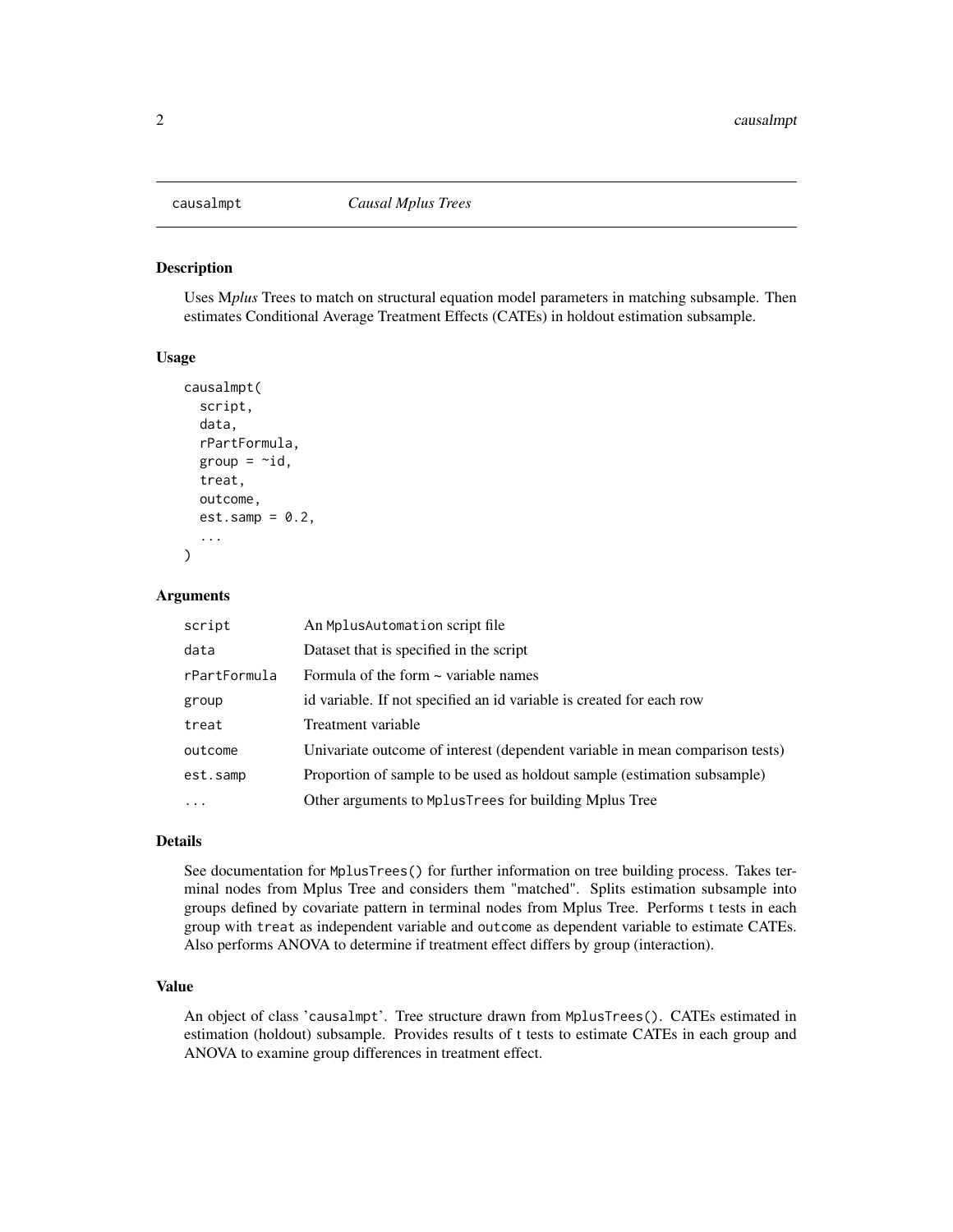#### <span id="page-2-0"></span>MplusTrees 3

#### Author(s)

Sarfaraz Serang

#### References

Serang, S., & Sears, J. (2021). Tree-based matching on structural equation model parameters. Behavioral Data Science, 1, 31-53.

#### Examples

```
## Not run:
library(lavaan)
script = mplusObject(
   TITLE = "Causal Mplus Trees Example",
   MODEL = "f1 BY x1-x3;"usevariables = c('x1','x2','x3'),
   rdata = HolzingerSwineford1939)
fit.cmpt = causalmpt(script, HolzingerSwineford1939, group=~id,
   rPartFormula=~school+grade,
   control=rpart.control(minsplit=100, minbucket=100, cp=.01),
   treat="sex", outcome="x4")
fit.cmpt
## End(Not run)
```
MplusTrees *Recursive partitioning trees with Mplus models*

#### Description

Generates recursive partitioning trees using M*plus* models. MplusTrees() takes an M*plus* model written in the form of an MplusAutomation script, uses MplusAutomation to fit the model in M*plus*, and performs recursive partitioning using rpart.

#### Usage

```
MplusTrees(
  script,
  data,
  rPartFormula,
  catvars = NULL,
  group = \simid,
  control = rpart.control(),
  se = F,
  psplit = F,
  palpha = 0.05,
```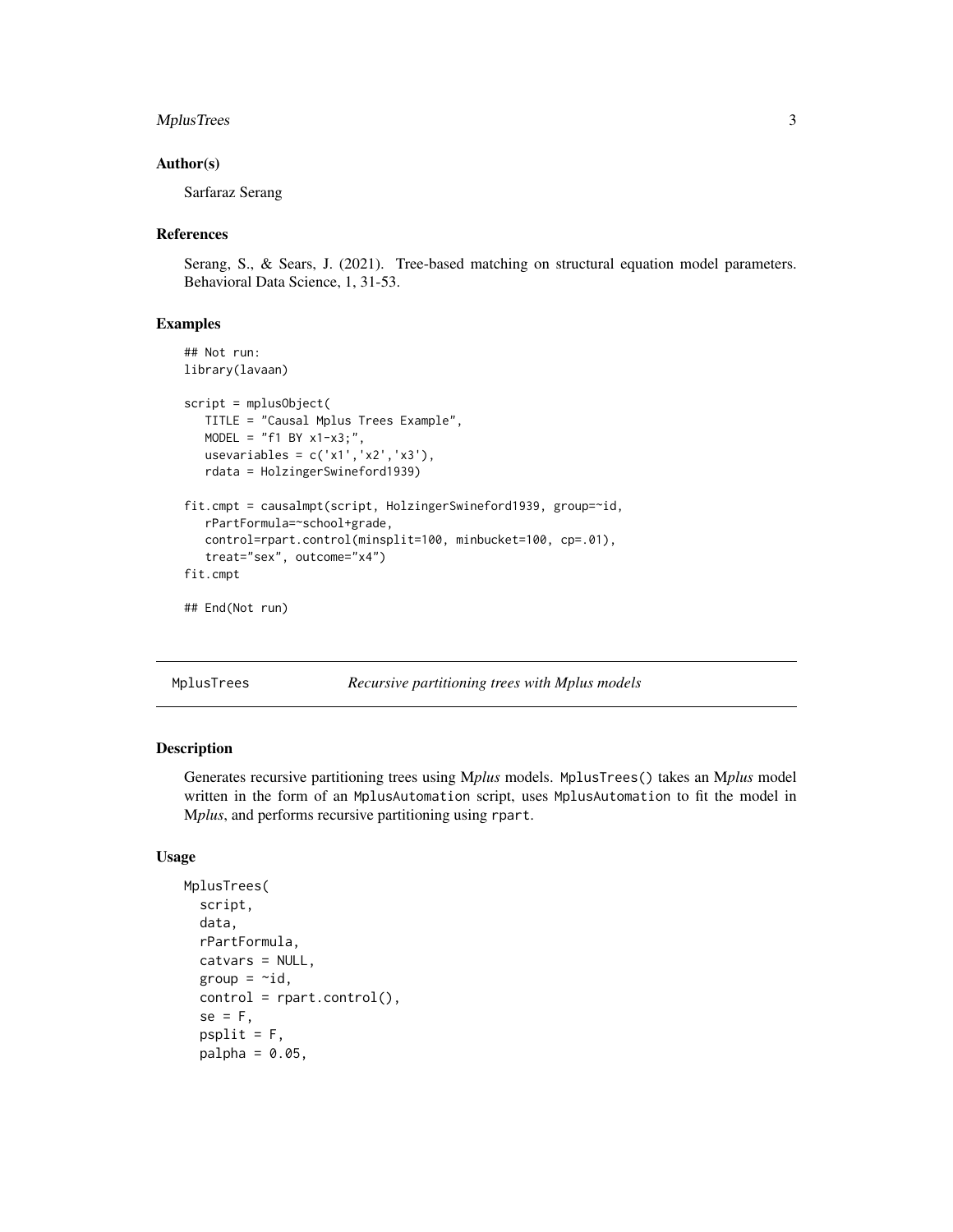#### 4 MplusTrees

```
cv = F.
 k = 5)
```
#### Arguments

| script       | An Mplus Automation script file                                                                     |
|--------------|-----------------------------------------------------------------------------------------------------|
| data         | Dataset that is specified in the script                                                             |
| rPartFormula | Formula of the form $\sim$ variable names                                                           |
| catvars      | Vector of names of categorical covariates                                                           |
| group        | id variable. If not specified an id variable is created for each row                                |
| control      | Control object for rpart                                                                            |
| se           | Whether to print standard errors and $p$ values. In general should be set to FALSE                  |
| psplit       | Whether to use likelihood ratio $p$ values as a splitting criterion                                 |
| palpha       | Type I error rate (alpha level) for rejecting with likelihood ratio test when psplit<br>set to TRUE |
| CV           | Performs k-fold cross-validation to select value of cp.                                             |
| k            | number of folds for cross-validation                                                                |

#### Details

The function temporarily changes the working directory to the temporary directory. Files used and generated by M*plus* are stored here and can be accessed using tempdir().

By default MplusTrees() only splits on the criteria specified in the control argument, the most important of which is the cp parameter. The user can also split on the *p* value generated from the likelihood ratio test comparing the parent node to a multiple group model consisting of 2 groups (the daughter nodes). This *p* value criterion is used in addition to the cp criterion in that both must be met for a split to be made. The psplit argument turns this option on, and palpha sets the alpha level criterion for rejection.

Cross-validation (CV) can also be used to choose the cp parameter. If this option is used, any userspecified cp value will be overridden by the optimal cp value chosen by CV. CV fits the model to the training set and calculates an expected minus 2 log-likelihood (-2LL) for each terminal node. In the test set, individuals are assigned to terminal nodes based on the tree structure found in the training set. Their "expected" values are the -2LL values from the respective training set terminal nodes. The "observed" values are the -2LL values from fitting a multiple group model, with each terminal node as a group. The cp value chosen is the one that produces the smallest MSE.

CV should only be used when (1) the M*plus* model can be fit relatively quickly, (2) there are only a few covariates with a few response options, and (3) the sample size is large enough that the user is confident the model can be fit without issue in a sample of size *N/k* and a tree that partitions this sample further. If these conditions are not met, the process could take prohibitively long to arrive at a solution. Note that if even a single model fails to produce a valid log-likelihood value, the function will terminate with an error.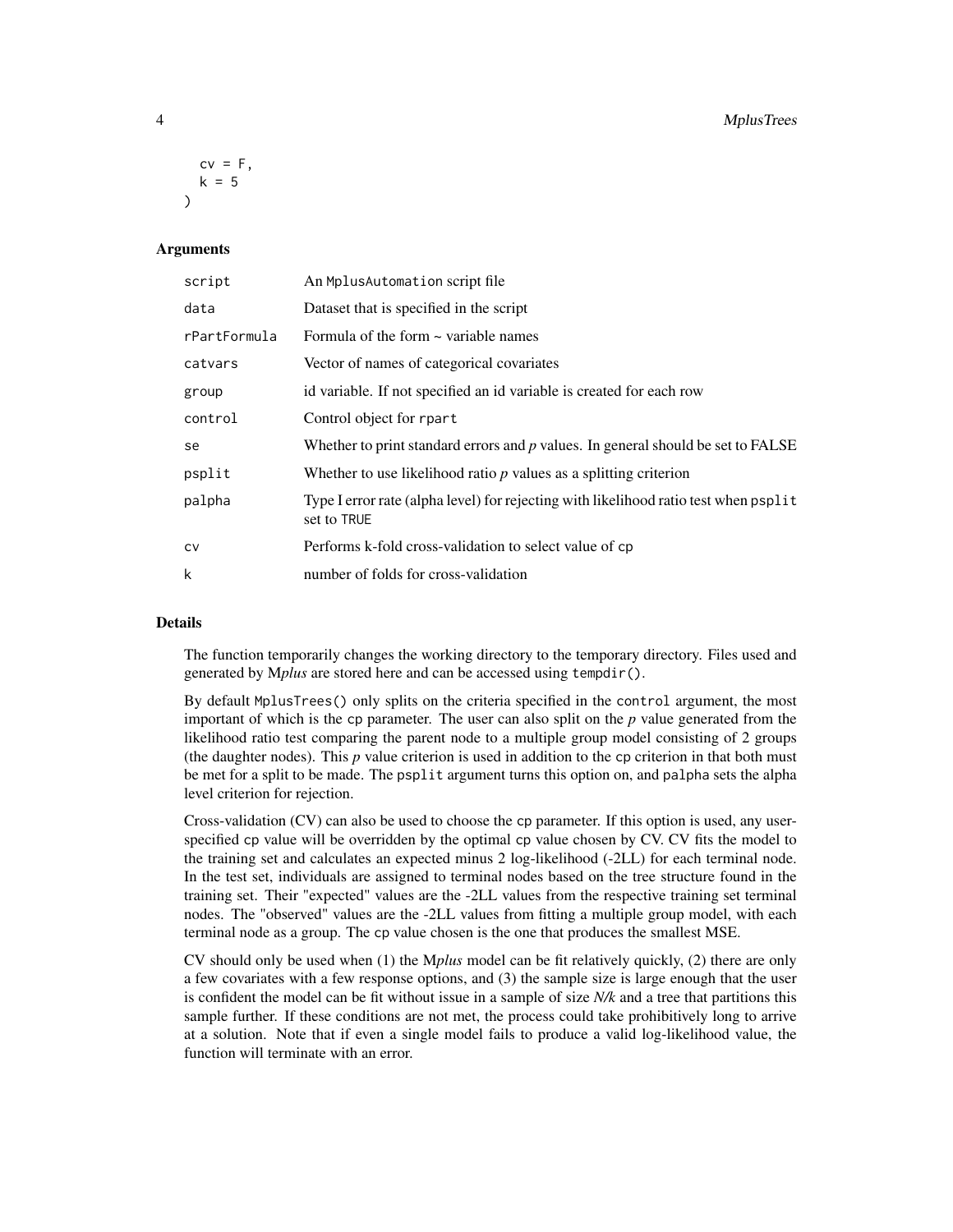#### <span id="page-4-0"></span>plot.mplustree 5

#### Value

An object of class 'mplustree'. rpart\_out provides the tree structure, terminal gives a vector of terminal nodes, where shows the terminal node of each id, and estimates gives the parameter estimates for each terminal node.

#### Author(s)

Ross Jacobucci and Sarfaraz Serang

#### References

Serang, S., Jacobucci, R., Stegmann, G., Brandmaier, A. M., Culianos, D., & Grimm, K. J. (2021). Mplus Trees: Structural equation model trees using Mplus. Structural Equation Modeling, 28, 127-137.

#### Examples

```
## Not run:
library(lavaan)
script = mplusObject(
  TITLE = "Example #1 - Factor Model;",
  MODEL = "f1 BY x1-x3; f2 BY x4-x6; f3 BY x7-x9;",
  usevariables = c('x1','x2','x3','x4','x5','x6','x7','x8','x9'),
  rdata = HolzingerSwineford1939)
fit = MplusTrees(script, HolzingerSwineford1939, group=~id,
  rPartFormula=~sex+school+grade,
  control=rpart.control(minsplit=100, minbucket=100, cp=.01))
fit
## End(Not run)
```
plot.mplustree *Plots tree structure of an Mplus Tree*

#### Description

Wrapper using rpart.plot package to plot the tree structure of a fitted Mplus Tree.

#### Usage

```
## S3 method for class 'mplustree'
plot(x, \ldots)
```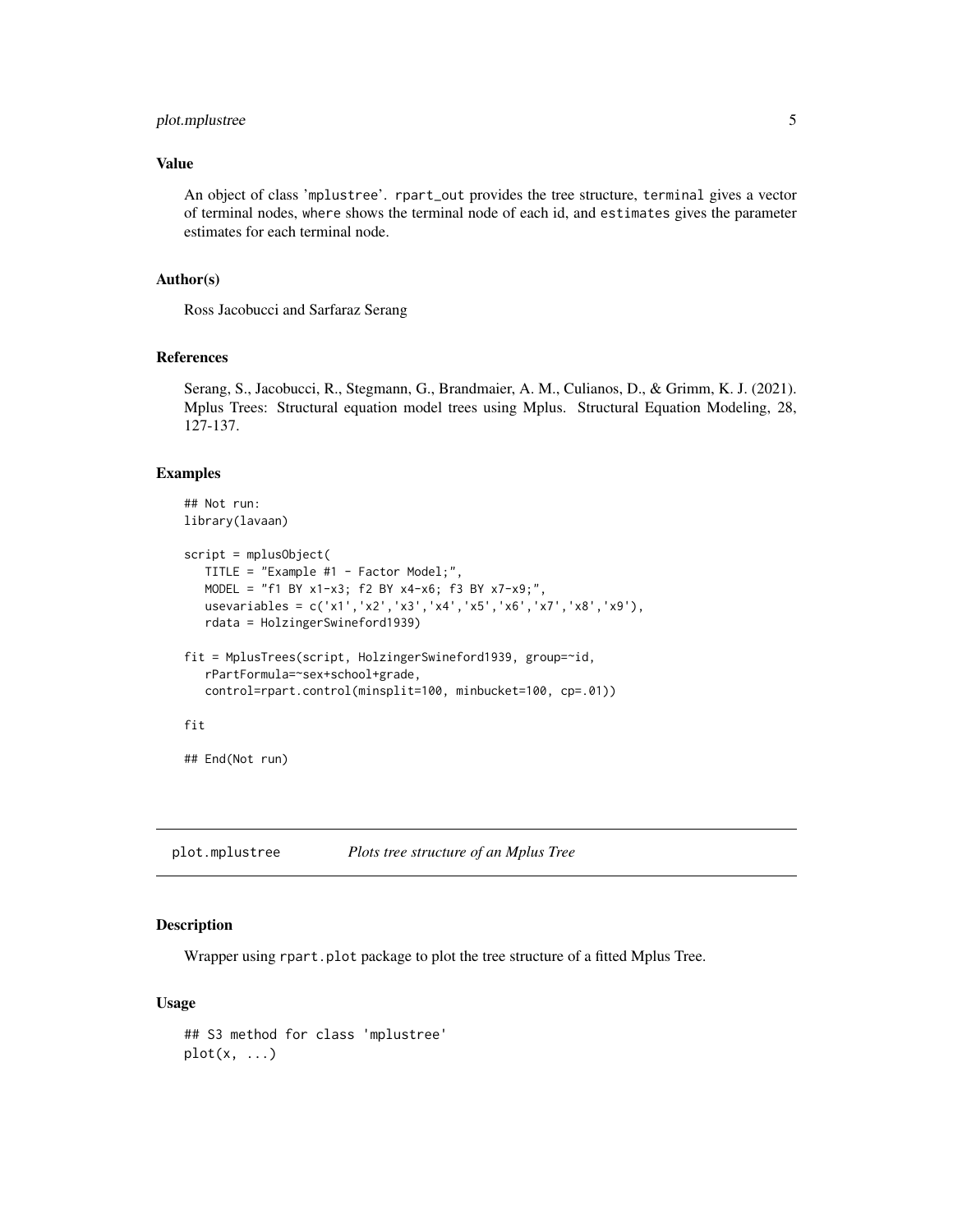#### <span id="page-5-0"></span>Arguments

|          | An object of class "mplustree" (a fitted Mplus Tree) |
|----------|------------------------------------------------------|
| $\cdots$ | Other arguments passed to rpart.plot                 |

#### Details

Each node of the plot by default contain the -2 log-likelihood (deviance), the number of individuals in the node, and the percentage of the total sample in the node.

#### Author(s)

Sarfaraz Serang, relying heavily on the rpart.plot package by Stephen Milborrow.

#### Examples

```
## Not run:
library(lavaan)
script = mplusObject(
  TITLE = "Example #1 - Factor Model;",
  MODEL = "f1 BY x1-x3; f2 BY x4-x6; f3 BY x7-x9;",
  usevariables = c('x1','x2','x3','x4','x5','x6','x7','x8','x9'),
   rdata = HolzingerSwineford1939)
fit = MplusTrees(script, HolzingerSwineford1939, group=~id,
   rPartFormula=~sex+school+grade, control=rpart.control(cp=.01))
fit
plot(fit)
## End(Not run)
```
summary.mplustree *Summarizing MplusTrees model Fits*

#### Description

summary method for class "mplustree".

#### Usage

## S3 method for class 'mplustree' summary(object, ...)

#### Arguments

| object   | An object of class "mplustree" (a fitted Mplus Tree) |
|----------|------------------------------------------------------|
| $\cdots$ | Other arguments passed to or from other methods      |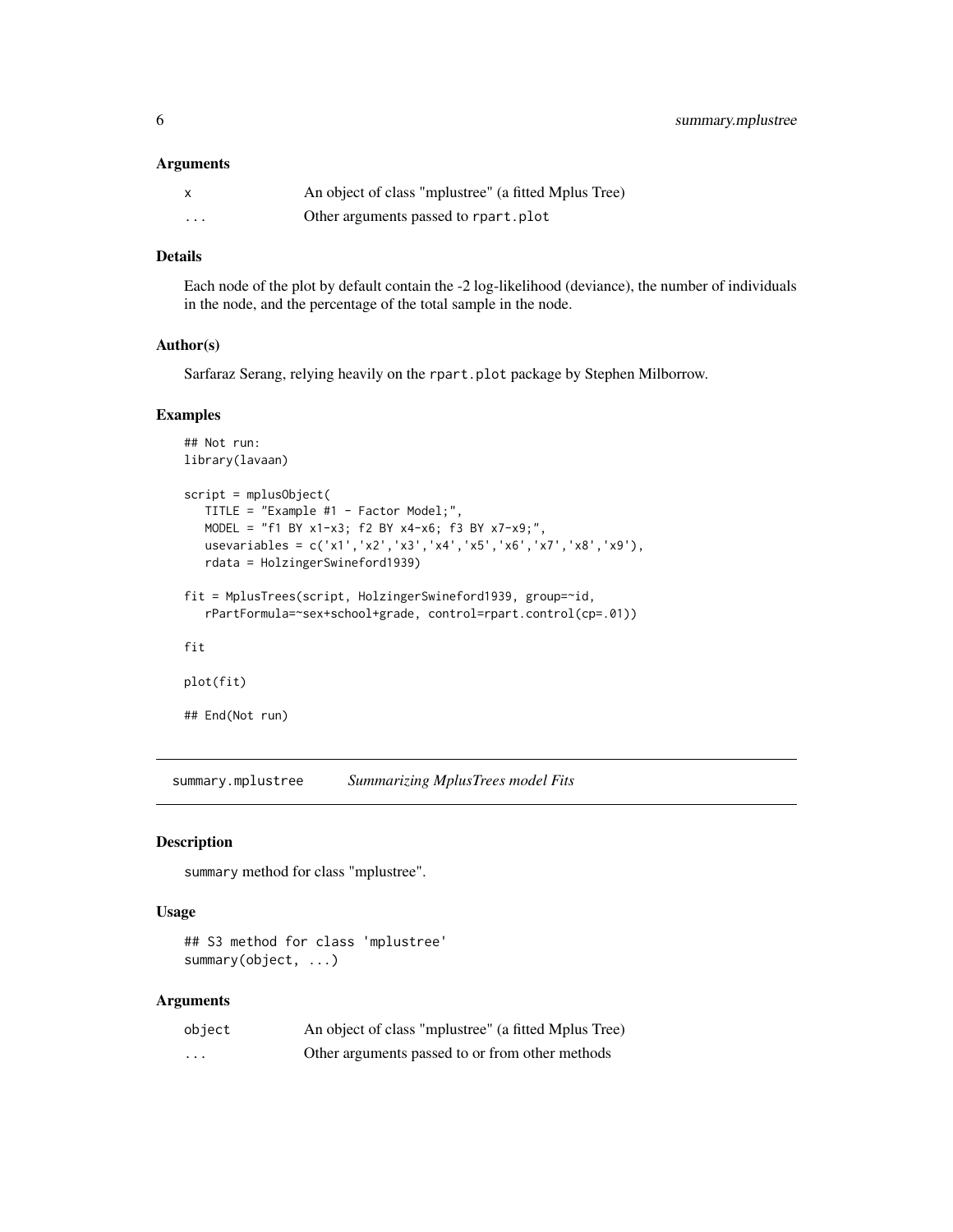```
summary.mplustree 7
```
#### Details

Prints the tree structure given in object

#### Examples

```
## Not run:
library(lavaan)
script = mplusObject(
   TITLE = "Example #1 - Factor Model;",
   MODEL = "f1 BY x1-x3; f2 BY x4-x6; f3 BY x7-x9;",
   usevariables = c('x1','x2','x3','x4','x5','x6','x7','x8','x9'),
   rdata = HolzingerSwineford1939)
fit = MplusTrees(script, HolzingerSwineford1939, group=~id,
   rPartFormula=~sex+school+grade, control=rpart.control(cp=.01))
```
summary(fit)

## End(Not run)